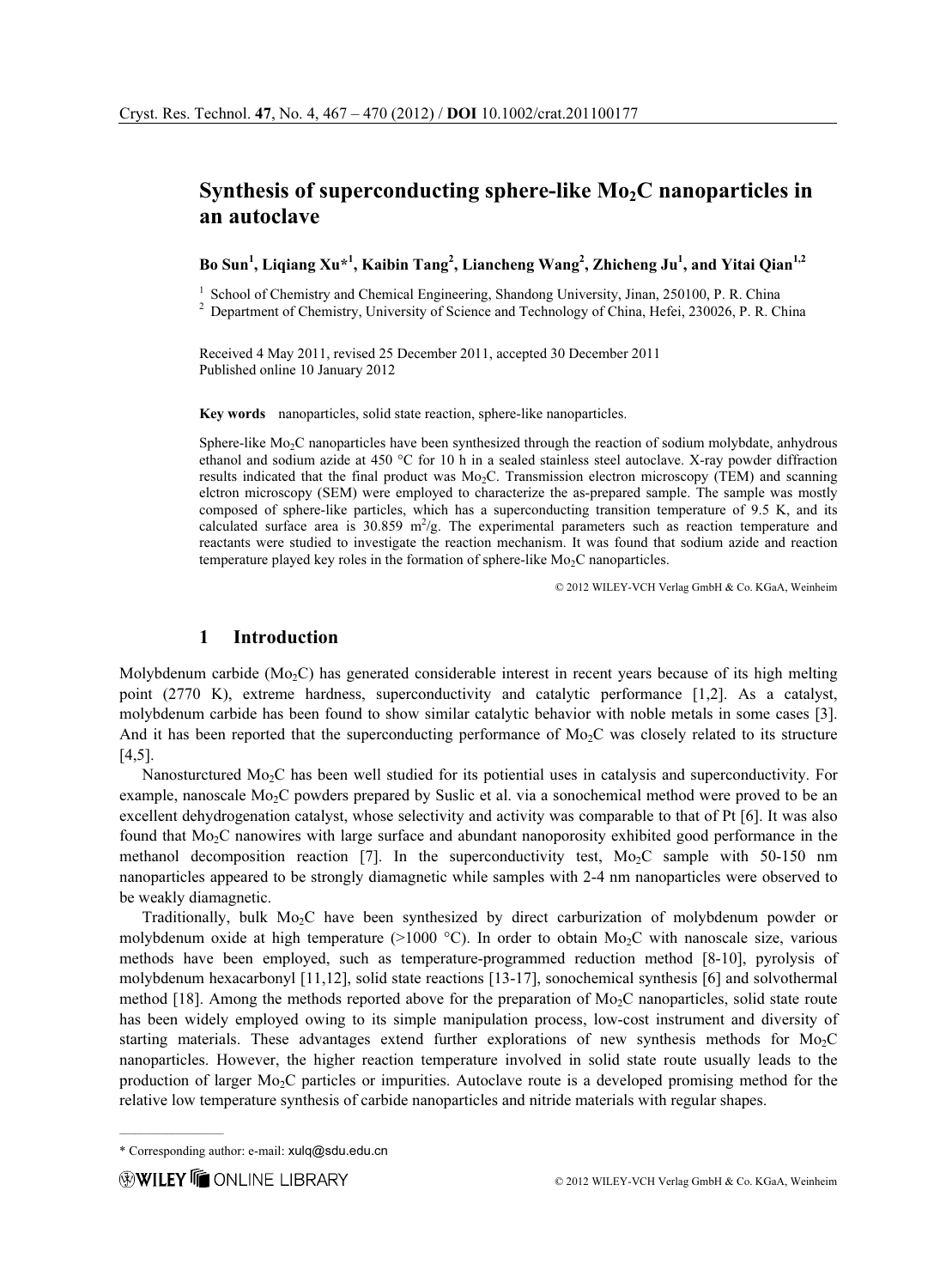Herein, we report the synthesis of sphere-like  $Mo<sub>2</sub>C$  nanoparticles in an autoclave at 450 °C. The required temperature is relatively low than that in solid state route. The majority of the as-prepared sample is composed of sphere-like nanoparticles with diemeters in the range of 50-100 nm. These sphere-like  $Mo<sub>2</sub>C$  nanoparticles have a superconducting transition temperature of 9.5 K, and the calculated surface area is 30.859 m<sup>2</sup>/g. The route introduced in this work may be useful for the preparation of other carbide materials.

## 2 Experimental

**Materials** Sodium molybdate  $(Na_2MO_4.2H_2O$ , analytical purity) was purchased from Tianjin Chemical Reagent No. 4 Plant. All the other reagents were of analytical purity and were purchased from Shanghai Chemical Reagent Co. Ltd. All the reagents were used without additional purification.

**Preparation of Mo<sub>2</sub>C nanoparticles** In a typical procedure, appropriated amounts of Na<sub>2</sub>MoO<sub>4</sub>·2H<sub>2</sub>O  $(1.0 \text{ g})$ , anhydrous ethanol  $(2 \text{ mL})$  and NaN<sub>3</sub>  $(2.0 \text{ g})$  was loaded into a 20 mL stainless-steel autoclave. The autoclave was sealed and heated to 450 °C from room temperature with an increasing rate of 10 K/min for 10 h, then cooled to room temperature. The black product was treated with absolute ethanol and hydrochloric acid solution (1 M) to remove byproducts. The product was then centrifuged in tribromomethane and washed with ethanol and water for three times. The final product was dried under vacuum at 60 °C for 10 h.

Sample characterization The X-ray powder diffraction (XRD) patterns of as-synthesized products were performed on a Bruker D8 advanced X-ray diffractometer with Cu K $\alpha$  radiation ( $\lambda$  = 1.5418 Å) at a scanning rate of 0.06  $\textdegree$ s<sup>-1</sup> in the 20 range from 20 to 80 $\textdegree$ . The structure and morphology of as-prepared samples were studied by transmission electron microscope (TEM, Hitachi H-600, 100 kV), field emission scanning electron microscope (FESEM, JSM-6700F), and high resolution transmission electron microscope (JEM-2100, 200 kV). Field-cooled and zero-field-cooled magnetization data were measured by employing a superconducting quantum interference device magnetometer (SQUID, Quantum Design MPMS-7). Micromeritics (Gemini 2375) surface area analyzer was used to measure the surface area of the as-prepared samples.

#### 3 Results and discussion

Figure 1 shows the typical XRD pattern of the as-prepared sample. The diffraction peaks can be indexed as orthorhombic Mo<sub>2</sub>C (JCPDS card no. 31-0187). The calculated lattice constant  $a = 4.732 \text{ Å}$ ,  $b = 6.006 \text{ Å}$ ,  $c =$ 5.211 Å are in good agreement with the reported values (a=4.732 Å, b = 6.037 Å, c=5.204 Å). The strong and sharp peaks suggest that the as-prepared product is well-crystalline.



Fig. 1 Typical XRD pattern of the as-prepared sample.



Fig. 2 (a) Typical SEM image and EDS spectrum; (b) TEM image of sphere-like nanostructures; (c) corresponding HRTEM image of part of (b); (d) TEM image of branch-like nanostructure and (e) corresponding HRTEM image of part of particle in (d).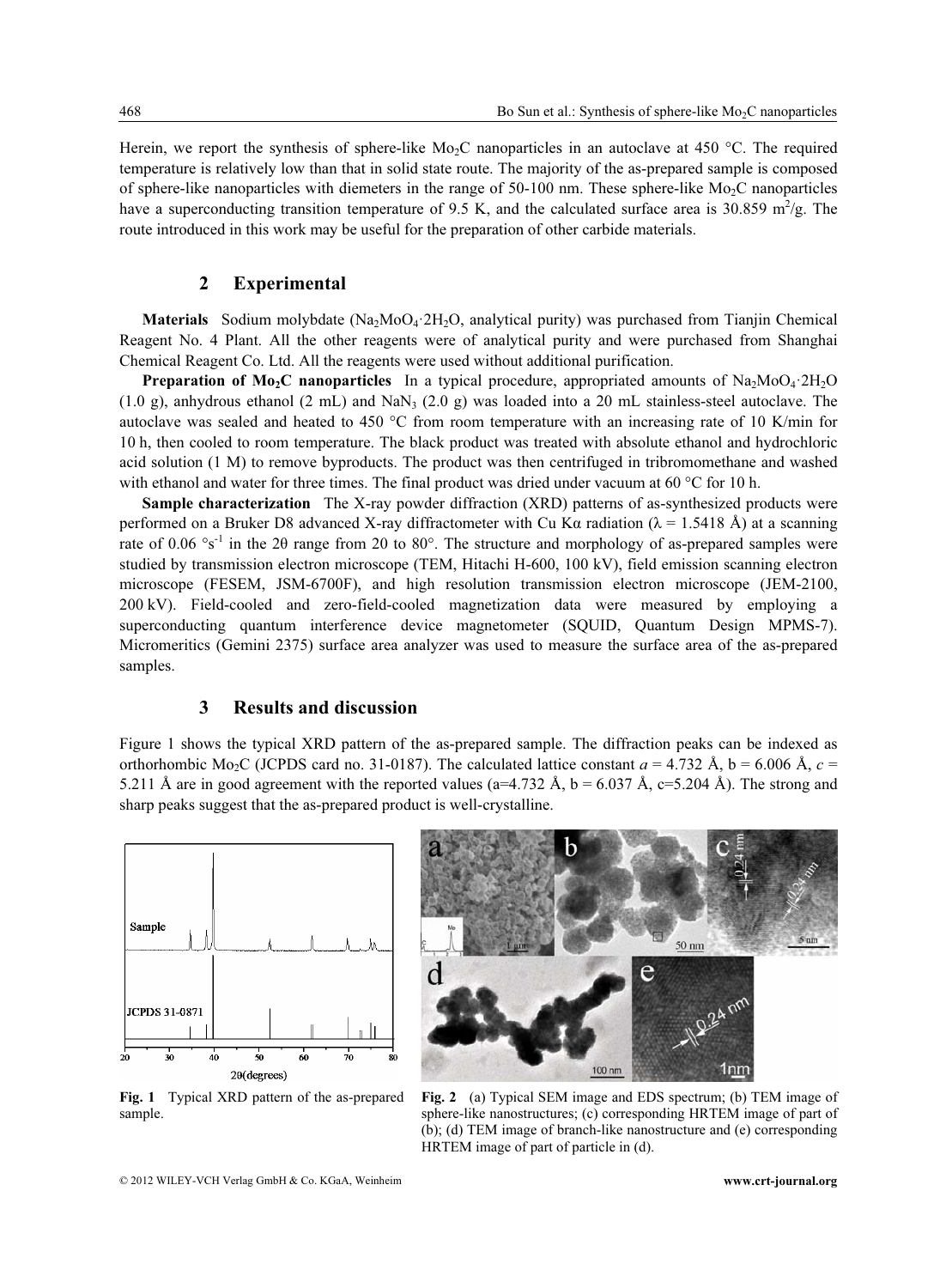Figure 2a is a typical SEM image of the as-synthesized product. It is clear that the product is mainly composed of sphere-like nanoparticles. From the SEM observation, the diameters of most sphere-like particles are about 50-100 nm. The inset of figure 2a is the corresponding EDS spectrum, indicating that the surface chemical compositions of sphere-like nanoparticles are  $Mo_2C$ . Further structural analysis was carried out by TEM. Figure 2b is a typical TEM image of sphere-like nanoparticles. Their average diameter is about 50 nm. Figure 2c is the HRTEM image of part of a randomly selected sphere-like nanoparticle (marked with a black square in figure 2b). The calculated inter-planar spacing of 0.24 nm is consisted with the (200) plane of orthorhombic Mo2C. It is interesting that a few branch-like nanostructures are observed under TEM, which can be seen in figure 2d. The profiles of sphere-like structures are easily found from the branch-like structure, indicating that the branch-like nanostructure is aggregation of sphere-like ones. The corresponding HRTEM image of branch-like structure shown in figure 2e reveals a interplaner spacing of 0.24 nm, which is consisted with the (200) plane of orthorhombic  $Mo<sub>2</sub>C$ , also indicating the high crystallinity of the final product.

The zero-field-cooled (ZFC) and field-cooled (FC) magnetizations in a 10 Oe field of the as-prepared Mo<sub>2</sub>C are shown in figure 3. The ZFC and FC signals exhibit clear superconducting transitions, as evidenced by the strong diamagnetic response of the sample. The diamagnetic response of the ZFC signal is remarkably greater than that of the FC signal, which may be caused by the flux trapping in the superconductor under FC [19]. The  $T_c$  value of the final product is 9.5 K, which agrees with the previous reported values of bulk and nanoscaled orthorhombic  $Mo_2C$  [4,20].



Fig. 3 The zero-field-cooled (ZFC) and field-cooled (FC) magnetizations in a 10 Oe field of the as-prepared  $Mo<sub>2</sub>C$ .

Fig. 4 N<sub>2</sub> adsorption-desorption isotherm of Mo<sub>2</sub>C nanoparticles.

BET method was used to measure the surface area of the as-prepared samples. Figure 4 shows the  $N_2$ adsorption-desorption isotherm of Mo<sub>2</sub>C nanoparticles. The BET surface area is calculated to be 30.859 m<sup>2</sup>/g. To investigate the effects of reaction conditions on the formation of the final products, a series of relevant experiments were carried out. The results are listed in table 1. The reaction temperature and the reactants were found to be key factors for the formation of sphere-like nanoparticles. If the temperature was set below 350 °C, the products dissolved in water and no Mo2C was found. And the final products were big grains when the reaction temperature was higher than 500 °C. Besides the reaction temperature, the sodium azide plays an important role in the formation of the final products. When  $NaN<sub>3</sub>$  was replaced by magnesium powder or NaBH4 with other conditions unchanged, no sphere-like nanoparticles were observed by TEM.

Table 1 The summary of the final products prepared with different reaction conditions.

| $\ldots$ . The summary of the main produces prepared with different reaction conditions. |                                                    |        |                                       |
|------------------------------------------------------------------------------------------|----------------------------------------------------|--------|---------------------------------------|
| Reaction system                                                                          | Amount                                             | T (°C) | Phases or morphologies                |
| $C_2H_5OH + NaN_3 + Na_2MoO_4$                                                           | $2 \text{ mL}$ ; $2.0 \text{ g}$ ; $1.0 \text{ g}$ | 450    | $Mo2C$ sphere-like nanoparticles      |
| $C_2H_5OH + NaN_3 + Na_2MoO_4$                                                           | $2 \text{ mL}$ ; $2.0 \text{ g}$ ; $1.0 \text{ g}$ | 500    | $Mo2C$ particles with irregular shape |
| $C_2H_5OH + NaN_3 + Na_2MoO_4$                                                           | $2 \text{ mL}$ ; $2.0 \text{ g}$ ; $1.0 \text{ g}$ | 350    | No product                            |
| $C_2H_5OH+Mg+Na_2MoO_4$                                                                  | $2$ mL; 1.0 g; 1.0 g                               | 450    | Irregular $Mo2C$ particles            |
| $C_2H_5OH+Mg+Na_2MoO_4$                                                                  | $2 \text{ mL}$ ; 0.5 g; 1.0 g                      | 450    | molybdenum oxides and carbides        |
| $C_2H_5OH + NaBH_4 + Na_2MoO_4$                                                          | $2 \text{ mL}$ ; $2.0 \text{ g}$ ; $1.0 \text{ g}$ | 450    | Mo and $Mo_2C$                        |